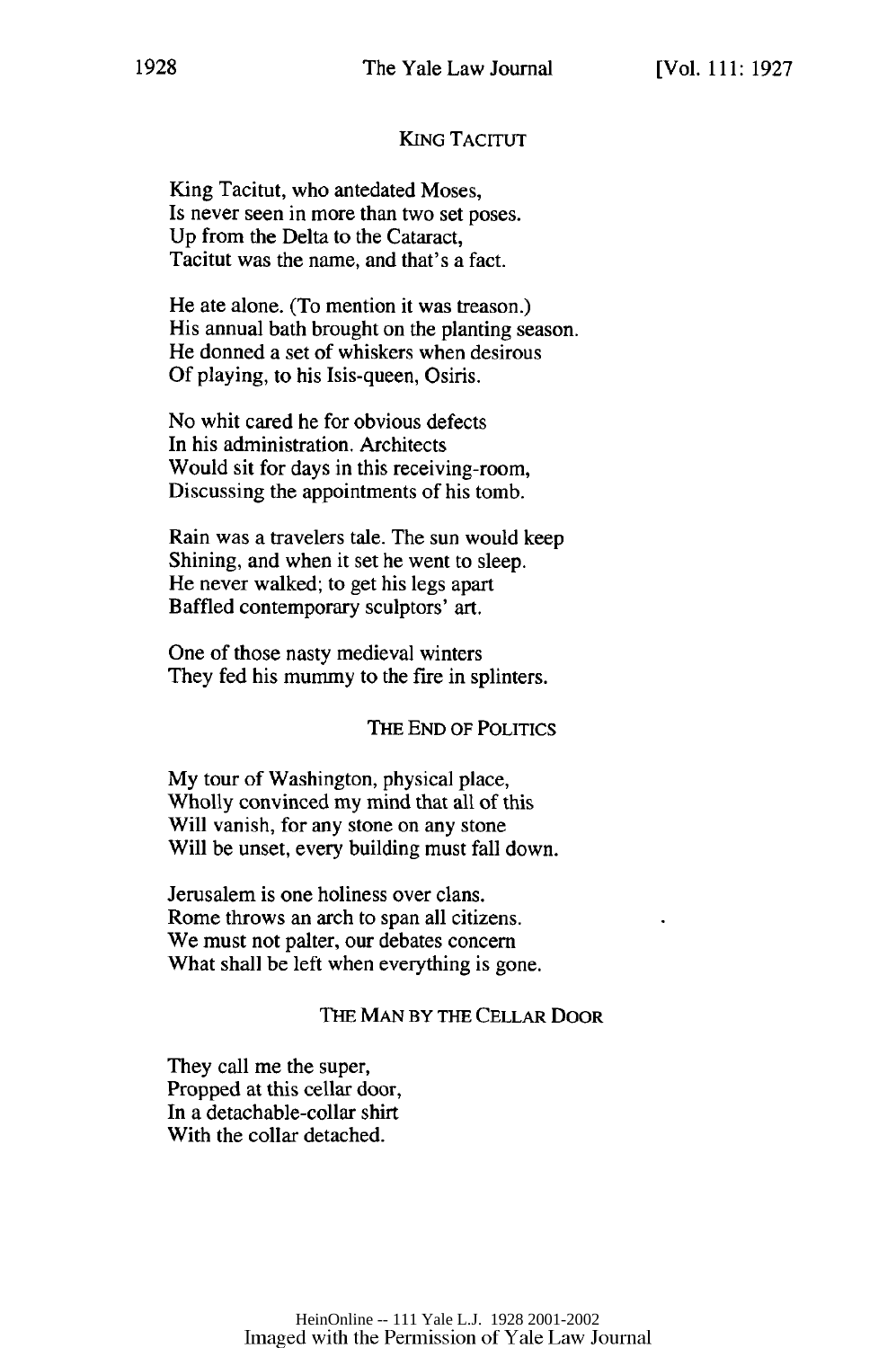Folded, it steadies A table leg, but I Cannot bring my legs even, I am with whiskey drunken.

They have stricken my name Down at the Heraldic College On their rule that no gentleman Ever needs a shave.

My furnace is out, I am a hundred years old. For my numerous small crimes I am slack in suing pardon.

#### THE OTHER SIDE

To the magistracy of waters Icarus: "Your judgment Is altogether just, Being altogether of yourself.

But you saw only what you saw, The faltering outside moment, The fluttering fall. I would do it again."

#### MINOR MASTER

Palicaducci kept the most of magic In a trunk at home. He travelled on the train Reading, impervious to hints of tragic Histories in women's faces. Once, his brain Project houris, but the sweating drummer Took Tums and swallowed. Never one to meet Or part, our hero spent the rest of summer On ice, disgusted, past an asphalt street.

Locution bothered him. The Grail of Fury Would fill, and that was it. He held his luck, Scarcely in bowing distance of a jury. His friends were few. They pestered him to chuck The whole damned show. Suspenders never fit him; He lived and lived and lived, till serpents bit him.

> Imaged with the Permission of Yale Law Journal HeinOnline -- 111 Yale L.J. 1929 2001-2002